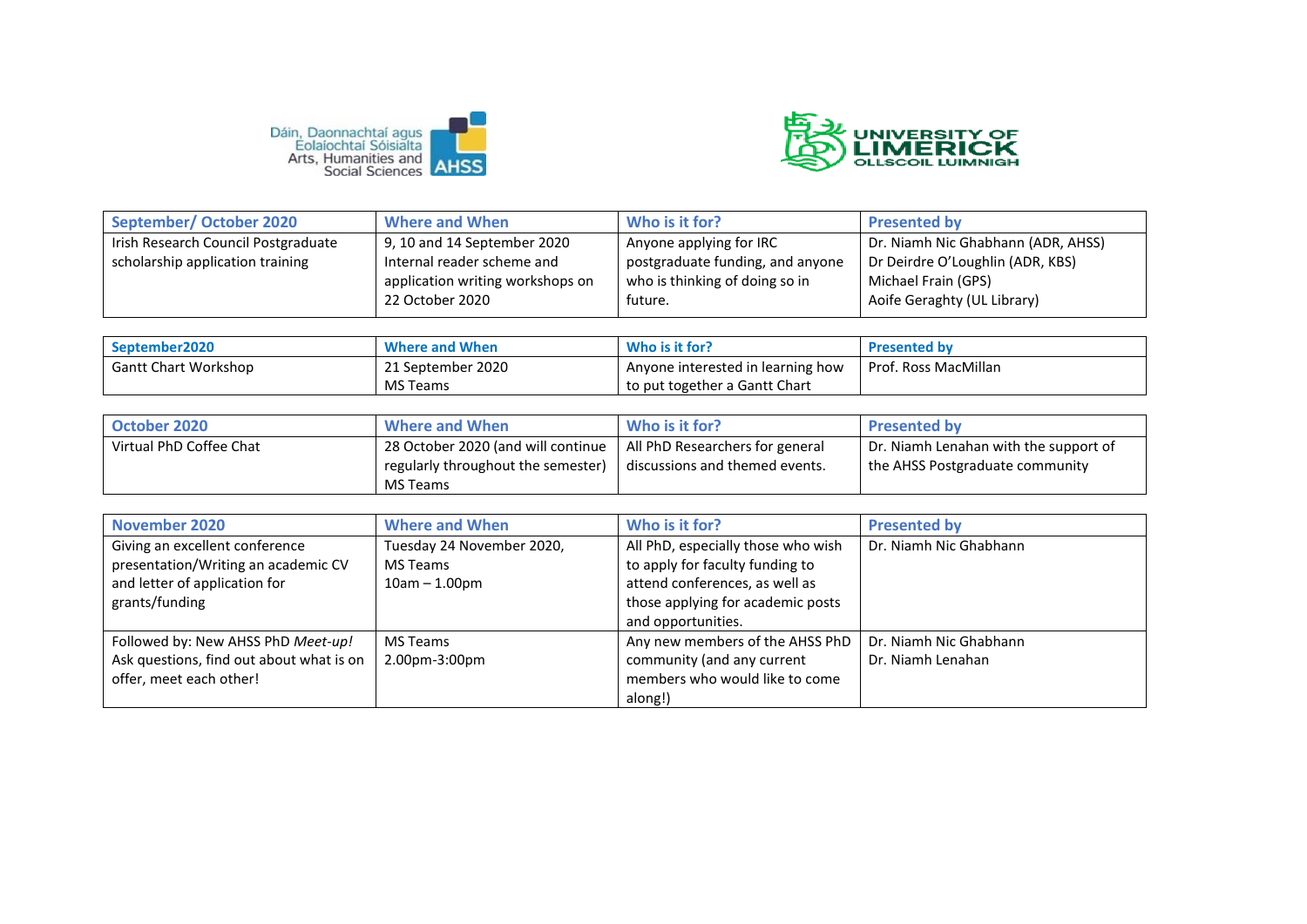



| January 2021                        | <b>Where and When</b>   | Who is it for?                           | <b>Presented by</b>                 |
|-------------------------------------|-------------------------|------------------------------------------|-------------------------------------|
| Academic publications - writing an  | Tuesday 26 January 2021 | Any PhD students who are interested in   | Dr. Niamh Nic Ghabhann              |
| article/ chapter and writing a book | MS Teams                | developing publications as part of their | To be arranged                      |
| proposal.                           | $10am - 1pm$            | ongoing research, and those nearing      | To be arranged                      |
|                                     |                         | completion, who are interested in        | Head Research Services (UL Library) |
|                                     |                         | developing a book proposal.              |                                     |

| <b>March 2021</b>                     | <b>Where and When</b>    | Who is it for?                        | <b>Presented by</b>               |
|---------------------------------------|--------------------------|---------------------------------------|-----------------------------------|
| Understanding research impact/        | Tuesday 9 March 2021     | For students who want to be able to   | Dr. Niamh Nic Ghabhann            |
| articulating transferable skills      | MS Teams                 | connect with stakeholders beyond      | Elaine Kiely (Careers Office, UL) |
|                                       | $10am - 1pm$             | academia, and plan for their post-PhD |                                   |
|                                       |                          | careers.                              |                                   |
| Followed by: viva preparation session | Location to be confirmed | For PhD students nearing completion   | Dr. Niamh Nic Ghabhann            |
|                                       | $2pm-3pm$                | and viva                              | Dr. Niamh Lenahan                 |

| April/May 2021                | <b>Where and When</b> | Who is it for?                        | <b>Presented by</b> |
|-------------------------------|-----------------------|---------------------------------------|---------------------|
| <b>AHSS Annual Conference</b> | To be organised       | For postgraduate researchers from UL, | Dr. Niamh Lenahan   |
|                               |                       | Mary Immaculate College and Limerick  |                     |
|                               |                       | Institute of Technology.              |                     |

| <b>May 2021</b>                         | <b>Where and When</b> | Who is it for?                          | <b>Presented by</b>            |
|-----------------------------------------|-----------------------|-----------------------------------------|--------------------------------|
| Teaching for postgraduate researchers - | Wednesday 12 May 2021 | For students who are going to be, or    | To be organised                |
| best practice focus                     | MS Teams              | who currently are, involved in teaching |                                |
|                                         | $10am - 1pm$          | during their PhD research               |                                |
| Followed by: PhD Life Hacks! - PhD      | MS Teams              | For all PhD students within AHSS        | Organised jointly by Dr. Niamh |
| student-led event (theme and content    | $2pm-4pm$             |                                         | Lenahan and AHSS Postgraduate  |
| to be chosen by PhD students)           |                       |                                         | Community                      |